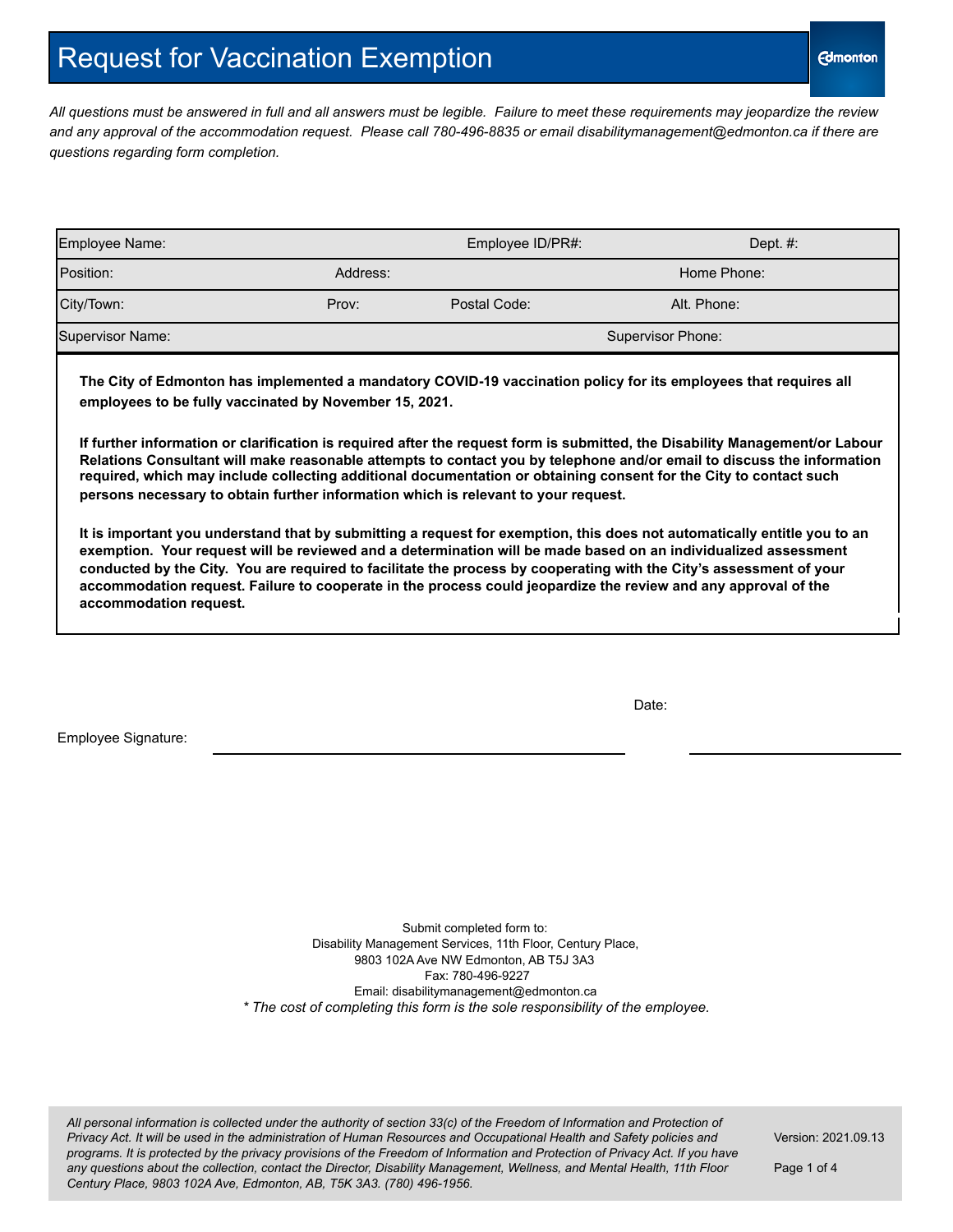#### **Edmonton**

### Request for Vaccination Exemption

*All questions must be answered in full and all answers must be legible. Failure to meet these requirements may jeopardize the review and any approval of the accommodation request. Please call 780-496-8835 or email disabilitymanagement@edmonton.ca if there are questions regarding form completion.*

*STEP A - This page must be completed by the Employee.*

1. Which Human Rights ground(s) is your accommodation request related to?

ロ Medical (If selected, please complete the questions below and complete Step B) ロ Religion (If selected, please complete the questions below and complete Step C) ロ Other protected ground(s) under the *Alberta Human Rights Act* (Please specify: \_\_\_\_\_\_\_\_\_\_\_\_\_\_\_\_\_\_\_\_\_\_\_\_\_\_\_\_\_\_\_\_\_\_ ) (If selected, please complete only the questions below)

2. Please outline why you feel you require an accommodation.

3. Please outline the accommodation you are requesting.

4. Please provide any additional information that may be useful in reviewing your accommodation request.

Employee Signature:\_\_\_\_\_\_\_\_\_\_\_\_\_\_\_\_\_\_\_\_\_\_\_\_\_\_\_\_ Date:\_\_\_\_\_\_\_\_\_\_\_\_\_\_\_\_\_\_\_\_\_\_\_\_\_\_\_\_\_\_\_\_\_\_\_\_\_\_\_

All personal information is collected under the authority of section 33(c) of the Freedom of Information and Protection of Privacy Act. It will be used in the administration of Human Resources and Occupational Health and Safety policies and programs. It is protected by the privacy provisions of the Freedom of Information and Protection of Privacy Act. If you have any questions about the collection, contact the Director, Disability Management, Wellness, and Mental Health, 11th Floor *Century Place, 9803 102A Ave, Edmonton, AB, T5K 3A3. (780) 496-1956.*

Version: 2021.09.13

Page 2 of 4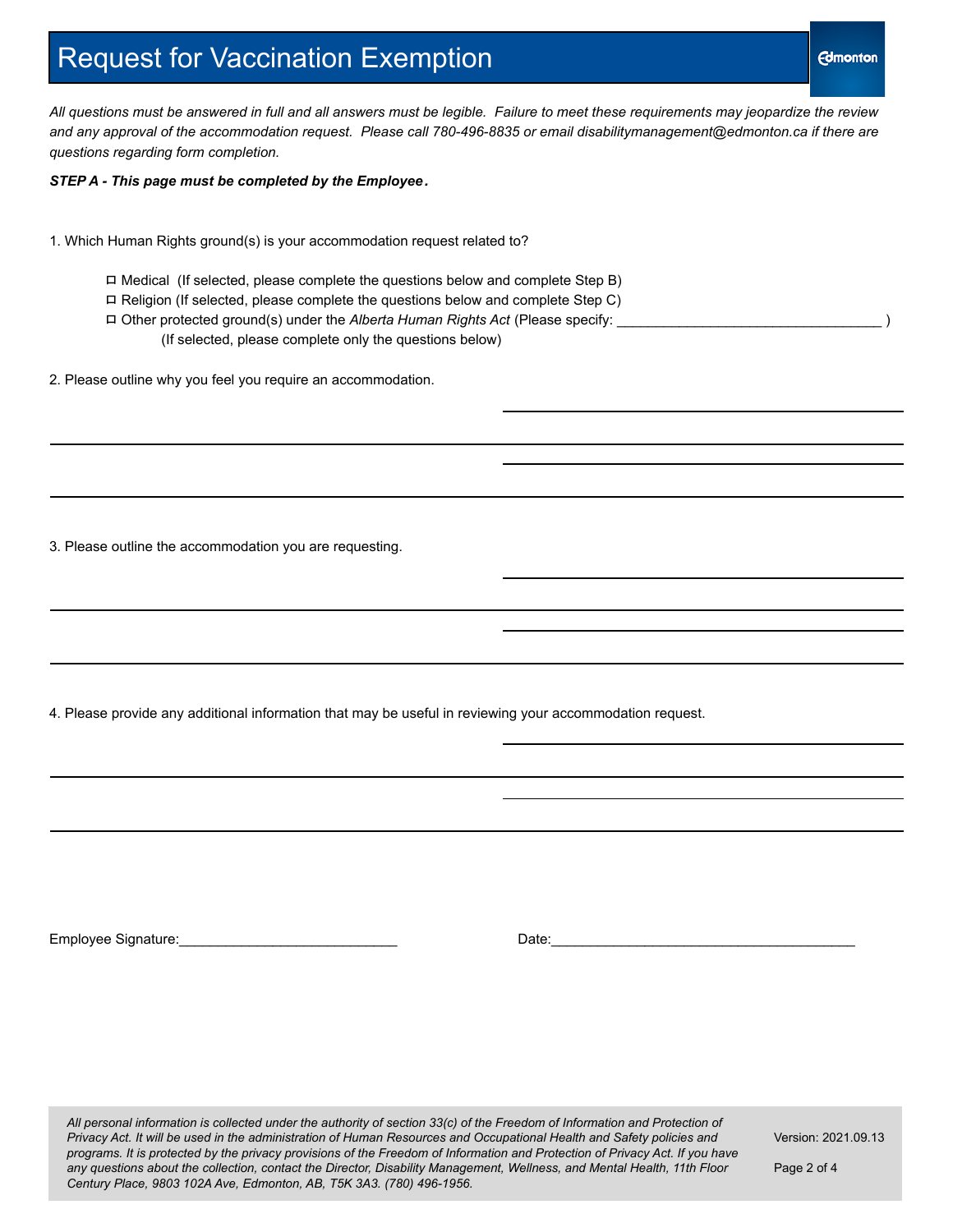## Request for Vaccination Exemption

*All questions must be answered in full and all answers must be legible. Failure to meet these requirements may jeopardize the review and any approval of the accommodation request. Please call 780-496-8835 or email disabilitymanagement@edmonton.ca if there are questions regarding form completion.*

#### *STEP B - This page must be completed by the Physician.*

The City of Edmonton has implemented a mandatory COVID19 vaccination policy for its employees that requires all employees to be fully vaccinated by November 15, 2021. Your patient has requested an accommodation with respect to a disability which would prevent them from being vaccinated. Please complete the following questions to assist us in understanding the need for accommodation.

| Patient Name:                                                                                                                                                                                                                                                                                                                                                                                                                                       | Date of First Visit: |       |      |  |  |
|-----------------------------------------------------------------------------------------------------------------------------------------------------------------------------------------------------------------------------------------------------------------------------------------------------------------------------------------------------------------------------------------------------------------------------------------------------|----------------------|-------|------|--|--|
| Nature of Disability:                                                                                                                                                                                                                                                                                                                                                                                                                               |                      |       |      |  |  |
| Describe why the Disability is impeding the ability to be vaccinated?                                                                                                                                                                                                                                                                                                                                                                               |                      |       |      |  |  |
| Is there a treatment plan in place that may change your patient's ability to be vaccinated?<br>Is your patient compliant with the treatment plan?<br>(Note: the City of Edmonton has a variety of programs/services in place that may help in your patient's recovery (for example: Employee Family<br>Assistance Program, expedited diagnostics, etc). Should you wish for the City to assist, please provide the service(s) that may be required. |                      |       |      |  |  |
| Prognosis: Permanent / Temporary (circle one). If temporary, please outline anticipated duration of exemption.                                                                                                                                                                                                                                                                                                                                      |                      |       |      |  |  |
| Any additional information to consider:                                                                                                                                                                                                                                                                                                                                                                                                             |                      |       |      |  |  |
| Physician Signature:                                                                                                                                                                                                                                                                                                                                                                                                                                |                      | Date: |      |  |  |
| Physician Name:<br>Phone:<br>* The cost of completing this form is the sole responsibility of the employee.                                                                                                                                                                                                                                                                                                                                         |                      |       | Fax: |  |  |

All personal information is collected under the authority of section 33(c) of the Freedom of Information and Protection of Privacy Act. It will be used in the administration of Human Resources and Occupational Health and Safety policies and programs. It is protected by the privacy provisions of the Freedom of Information and Protection of Privacy Act. If you have any questions about the collection, contact the Director, Disability Management, Wellness, and Mental Health, 11th Floor *Century Place, 9803 102A Ave, Edmonton, AB, T5K 3A3. (780) 496-1956.*

Version: 2021.09.13